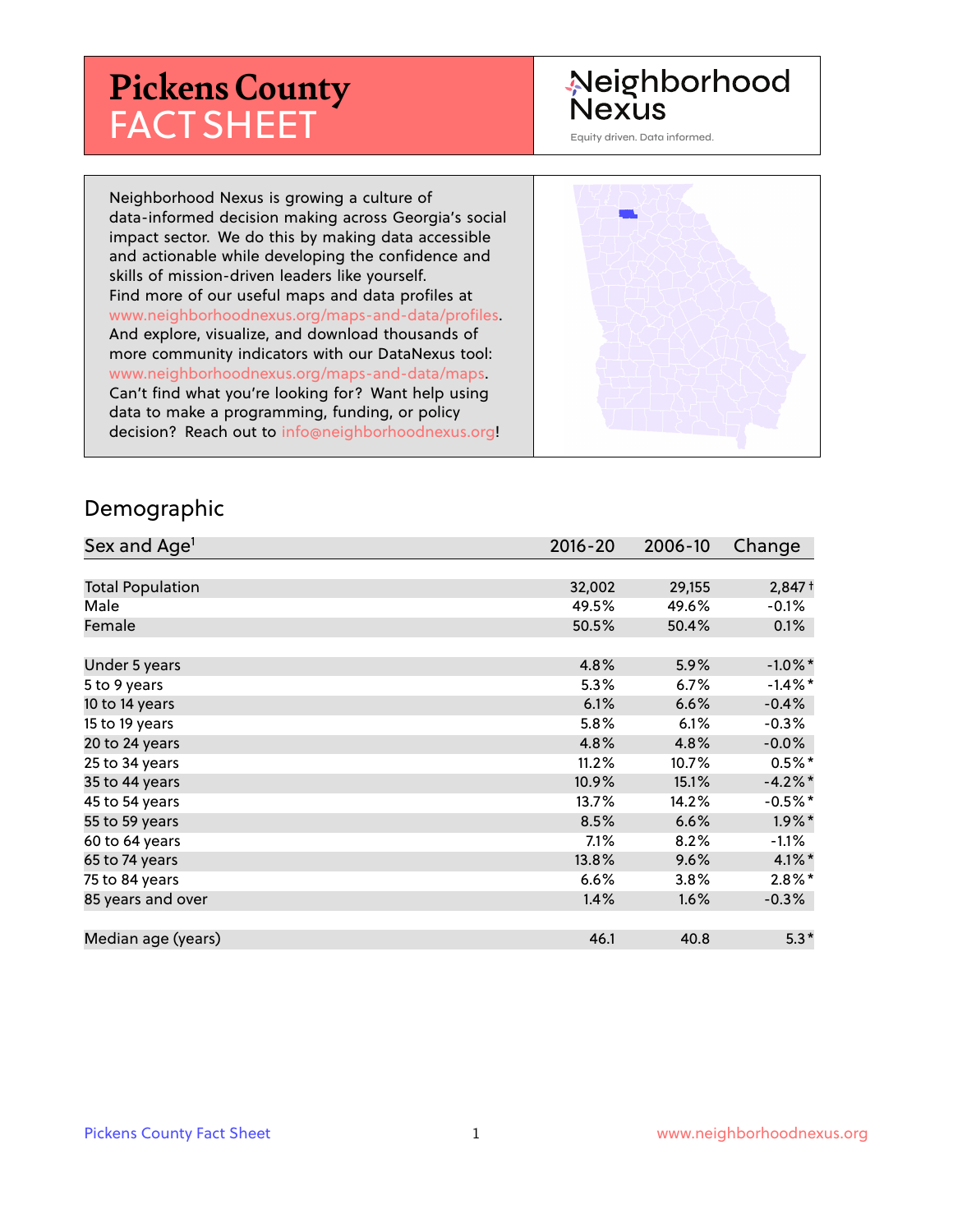# Demographic, continued...

| Race <sup>2</sup>                                            | $2016 - 20$ | 2006-10 | Change     |
|--------------------------------------------------------------|-------------|---------|------------|
| Total population                                             | 32,002      | 29,155  | $2,847+$   |
| One race                                                     | 90.2%       | 99.2%   | $-9.0\%$ * |
| White                                                        | 87.4%       | 96.0%   | $-8.5%$ *  |
| <b>Black or African American</b>                             | 1.6%        | 1.2%    | $0.4\%$ *  |
| American Indian and Alaska Native                            | 0.8%        | 0.5%    | 0.4%       |
| Asian                                                        | 0.3%        | 0.4%    | $-0.1%$    |
| Native Hawaiian and Other Pacific Islander                   | 0.0%        | 0.0%    | 0.0%       |
| Some other race                                              | 0.0%        | 1.1%    | $-1.1\%$ * |
| Two or more races                                            | 9.8%        | 0.8%    | $9.0\%$ *  |
| Race alone or in combination with other race(s) <sup>3</sup> | $2016 - 20$ | 2006-10 | Change     |
| Total population                                             | 32,002      | 29,155  | $2,847+$   |
| White                                                        | 97.2%       | 96.7%   | 0.5%       |
| <b>Black or African American</b>                             | 2.3%        | 1.3%    | $1.0\%$ *  |
| American Indian and Alaska Native                            | 8.2%        | 0.9%    | $7.3\%$ *  |
| Asian                                                        | 1.0%        | 0.5%    | 0.5%       |
| Native Hawaiian and Other Pacific Islander                   | 0.1%        | 0.1%    | 0.0%       |
| Some other race                                              | 1.1%        | 1.3%    | $-0.3%$    |
| Hispanic or Latino and Race <sup>4</sup>                     | $2016 - 20$ | 2006-10 | Change     |
| Total population                                             | 32,002      | 29,155  | $2,847+$   |
| Hispanic or Latino (of any race)                             | 3.1%        | 2.8%    | $0.3%$ +   |
| Not Hispanic or Latino                                       | 96.9%       | 97.2%   | $-0.3%$ †  |
| White alone                                                  | 85.7%       | 94.4%   | $-8.7\%$ * |
| Black or African American alone                              | 1.6%        | 1.2%    | $0.4\%$ *  |
| American Indian and Alaska Native alone                      | 0.8%        | 0.5%    | 0.3%       |
| Asian alone                                                  | 0.3%        | 0.4%    | $-0.1%$    |
| Native Hawaiian and Other Pacific Islander alone             | 0.0%        | 0.0%    | 0.0%       |
| Some other race alone                                        | 0.0%        | 0.0%    | 0.0%       |
| Two or more races                                            | 8.5%        | 0.7%    | $7.8\%$ *  |
| U.S. Citizenship Status <sup>5</sup>                         | $2016 - 20$ | 2006-10 | Change     |
| Foreign-born population                                      | 651         | 891     | $-240$     |
| Naturalized U.S. citizen                                     | 34.7%       | 41.5%   | $-6.8%$    |
| Not a U.S. citizen                                           | 65.3%       | 58.5%   | 6.8%       |
| Citizen, Voting Age Population <sup>6</sup>                  | $2016 - 20$ | 2006-10 | Change     |
|                                                              |             |         |            |
| Citizen, 18 and over population                              | 25,209      | 22,058  | $3,151*$   |
| Male                                                         | 48.8%       | 48.7%   | 0.1%       |
| Female                                                       | 51.2%       | 51.3%   | $-0.1%$    |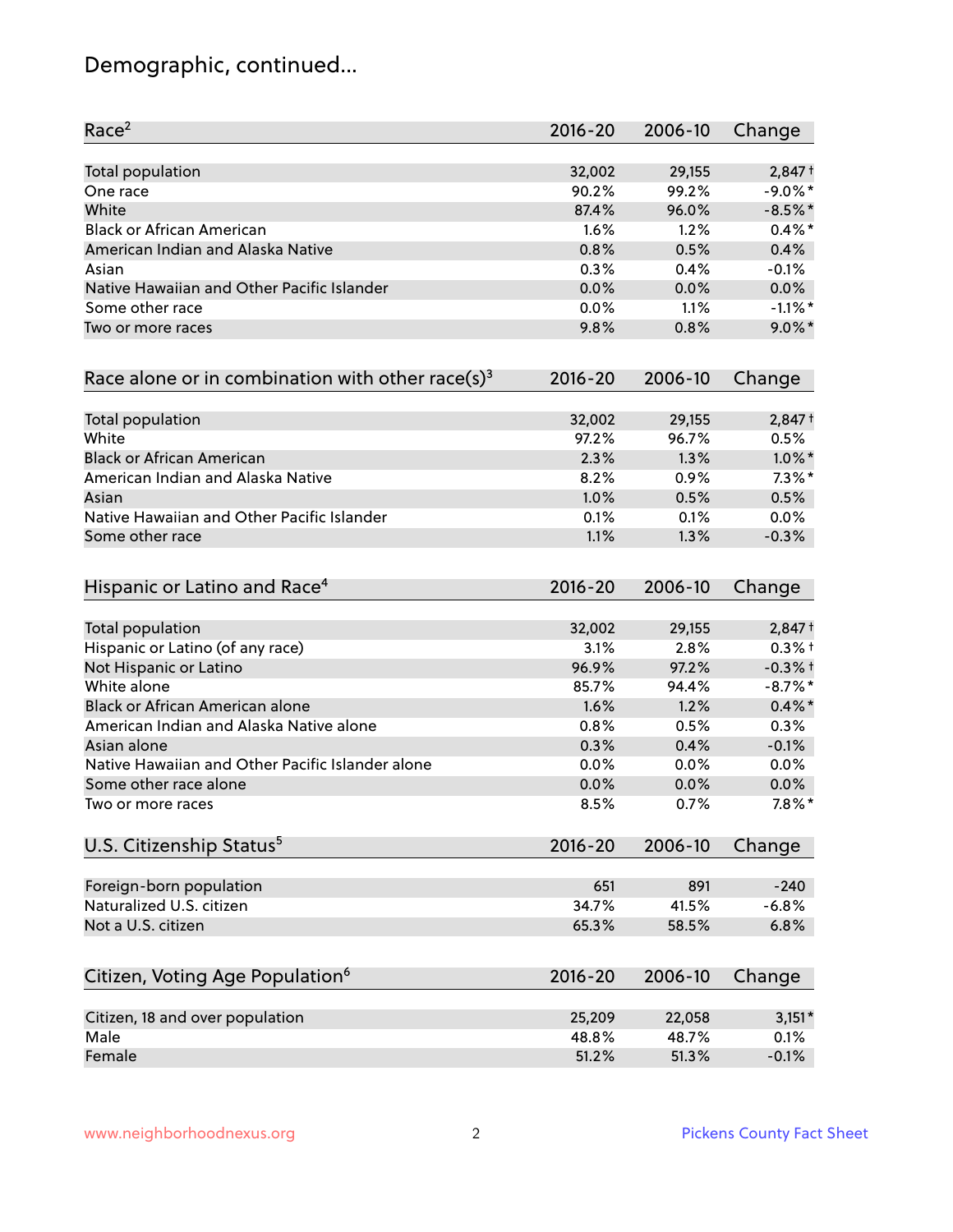#### Economic

| Income <sup>7</sup>                                 | 2016-20 | 2006-10 | Change     |
|-----------------------------------------------------|---------|---------|------------|
|                                                     |         |         |            |
| All households                                      | 12,129  | 11,268  | 861*       |
| Less than \$10,000                                  | 4.0%    | 6.0%    | $-2.0%$    |
| \$10,000 to \$14,999                                | 4.5%    | 6.8%    | $-2.3%$    |
| \$15,000 to \$24,999                                | 7.6%    | 10.6%   | $-2.9%$ *  |
| \$25,000 to \$34,999                                | 9.9%    | 11.4%   | $-1.4%$    |
| \$35,000 to \$49,999                                | 11.7%   | 15.3%   | $-3.6\%$ * |
| \$50,000 to \$74,999                                | 19.0%   | 18.1%   | 1.0%       |
| \$75,000 to \$99,999                                | 16.7%   | 12.7%   | 4.0%*      |
| \$100,000 to \$149,999                              | 17.0%   | 12.1%   | 4.9%*      |
| \$150,000 to \$199,999                              | 4.7%    | 3.6%    | 1.1%       |
| \$200,000 or more                                   | 4.8%    | 3.5%    | 1.4%       |
| Median household income (dollars)                   | 68,365  | 49,945  | 18,420*    |
| Mean household income (dollars)                     | 80,693  | 65,987  | 14,706*    |
| With earnings                                       | 71.5%   | 77.3%   | $-5.9\%$ * |
| Mean earnings (dollars)                             | 74,704  | 65,106  | 9,598*     |
| <b>With Social Security</b>                         | 43.0%   | 32.3%   | 10.7%*     |
| Mean Social Security income (dollars)               | 24,503  | 15,785  | 8,718*     |
| With retirement income                              | 30.6%   | 18.3%   | 12.3%*     |
| Mean retirement income (dollars)                    | 34,031  | 25,426  | 8,605*     |
| With Supplemental Security Income                   | 4.8%    | 3.9%    | 0.9%       |
| Mean Supplemental Security Income (dollars)         | 9,057   | 7,947   | 1,109      |
| With cash public assistance income                  | 1.3%    | 0.9%    | 0.5%       |
| Mean cash public assistance income (dollars)        | 2,887   | 4,336   | $-1,449$   |
| With Food Stamp/SNAP benefits in the past 12 months | 8.7%    | 7.2%    | 1.5%       |
|                                                     |         |         |            |
| Families                                            | 8,791   | 8,202   | 589*       |
| Less than \$10,000                                  | 1.4%    | 2.3%    | $-0.8%$    |
| \$10,000 to \$14,999                                | 0.8%    | 4.9%    | $-4.0\%$ * |
| \$15,000 to \$24,999                                | 4.4%    | 6.5%    | $-2.1%$    |
| \$25,000 to \$34,999                                | 11.2%   | 11.1%   | 0.1%       |
| \$35,000 to \$49,999                                | 11.1%   | 14.8%   | $-3.7\%$ * |
| \$50,000 to \$74,999                                | 16.8%   | 22.1%   | $-5.3\%$ * |
| \$75,000 to \$99,999                                | 20.7%   | 15.1%   | $5.6\%$ *  |
| \$100,000 to \$149,999                              | 21.0%   | 15.4%   | 5.5%*      |
| \$150,000 to \$199,999                              | 6.3%    | 3.9%    | $2.4\%$ *  |
| \$200,000 or more                                   | 6.3%    | 3.9%    | $2.4\%$ *  |
| Median family income (dollars)                      | 78,995  | 59,955  | 19,040*    |
| Mean family income (dollars)                        | 93,409  | 75,042  | 18,366*    |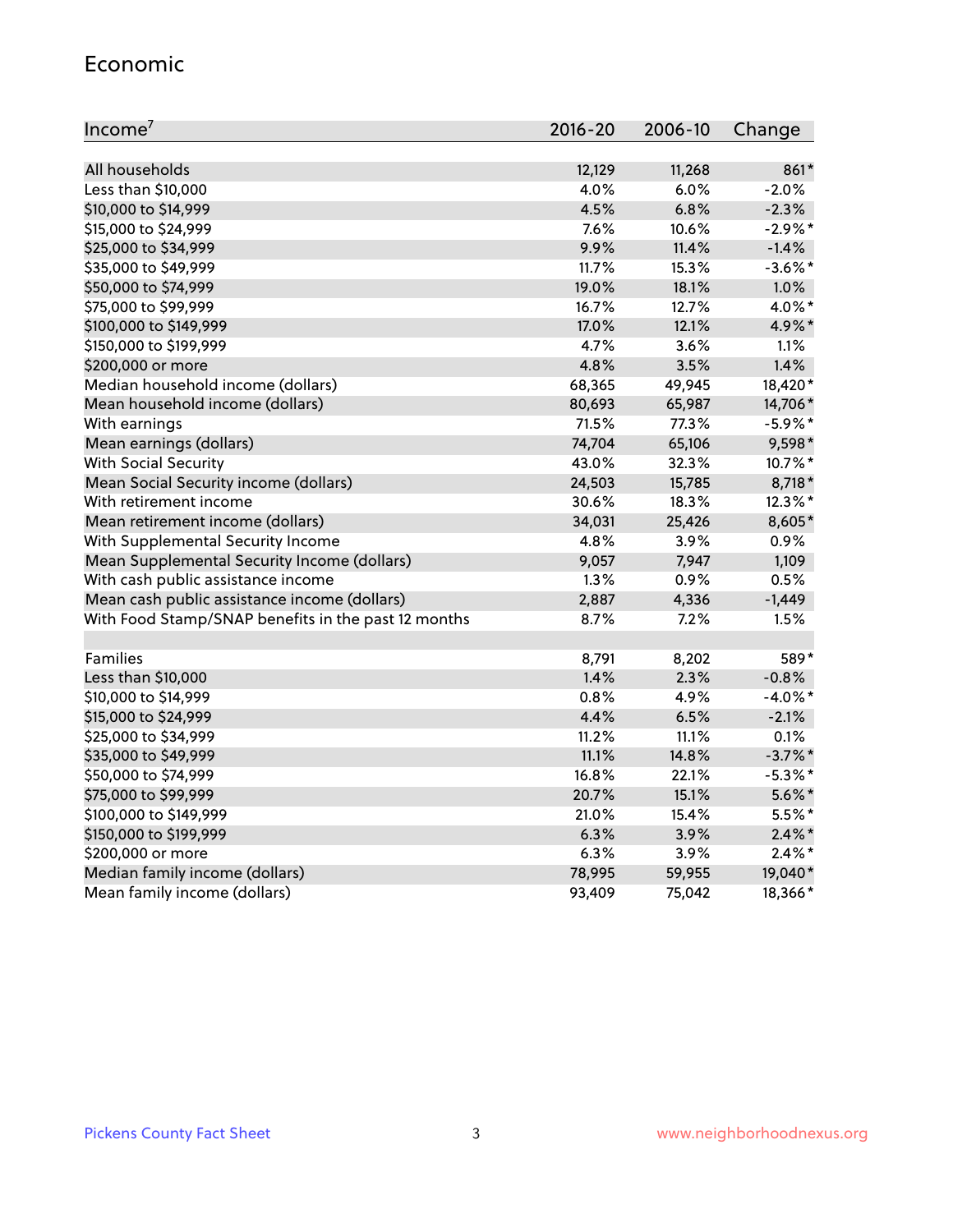#### Economic, continued...

| Income, continued <sup>8</sup>                                        | $2016 - 20$   | 2006-10 | Change    |
|-----------------------------------------------------------------------|---------------|---------|-----------|
|                                                                       |               |         |           |
| Nonfamily households                                                  | 3,338         | 3,066   | 272       |
| Median nonfamily income (dollars)                                     | 29,898        | 24,776  | 5,122     |
| Mean nonfamily income (dollars)                                       | 43,039        | 41,049  | 1,990     |
| Median earnings for workers (dollars)                                 | 33,395        | 30,024  | $3,371*$  |
| Median earnings for male full-time, year-round workers                | 47,054        | 46,773  | 281       |
| (dollars)                                                             |               |         |           |
| Median earnings for female full-time, year-round workers<br>(dollars) | 36,131        | 34,394  | 1,737     |
| Per capita income (dollars)                                           | 32,501        | 25,892  | $6,609*$  |
|                                                                       |               |         |           |
| Families and People Below Poverty Level <sup>9</sup>                  | 2016-20       | 2006-10 | Change    |
| <b>All families</b>                                                   |               |         |           |
|                                                                       | 7.2%          | 8.9%    | $-1.7%$   |
| With related children under 18 years                                  | 16.1%<br>5.4% | 14.4%   | 1.6%      |
| With related children under 5 years only                              |               | 5.7%    | $-0.3%$   |
| Married couple families                                               | 4.8%          | 7.3%    | $-2.5%$   |
| With related children under 18 years                                  | 11.8%         | 11.3%   | 0.5%      |
| With related children under 5 years only                              | 0.0%          | 6.1%    | $-6.1%$   |
| Families with female householder, no husband present                  | 21.7%         | 17.6%   | 4.2%      |
| With related children under 18 years                                  | 32.7%         | 24.1%   | 8.5%      |
| With related children under 5 years only                              | 25.9%         | 0.0%    | 25.9%     |
| All people                                                            | 11.7%         | 11.6%   | 0.1%      |
| Under 18 years                                                        | 22.7%         | 15.9%   | $6.8\%$ * |
| Related children under 18 years                                       | 22.4%         | 15.7%   | 6.7%      |
| Related children under 5 years                                        | 30.8%         | 16.9%   | 13.9%*    |
| Related children 5 to 17 years                                        | 19.6%         | 15.3%   | 4.3%      |
| 18 years and over                                                     | 8.9%          | 10.3%   | $-1.4%$   |
| 18 to 64 years                                                        | 9.2%          | 10.0%   | $-0.9%$   |
| 65 years and over                                                     | 8.3%          | 11.4%   | $-3.1%$   |
| People in families                                                    | 9.4%          | 9.5%    | $-0.1%$   |
| Unrelated individuals 15 years and over                               | 24.7%         | 24.8%   | $-0.1%$   |
|                                                                       |               |         |           |
| Non-Hispanic white people                                             | 11.7%         | 12.0%   | $-0.3%$   |
| Black or African-American people                                      | 7.7%          | 10.8%   | $-3.1%$   |
| Asian people                                                          | $0.0\%$       | 0.0%    | $0.0\%$   |
| Hispanic or Latino people                                             | 11.3%         | 1.1%    | 10.2%*    |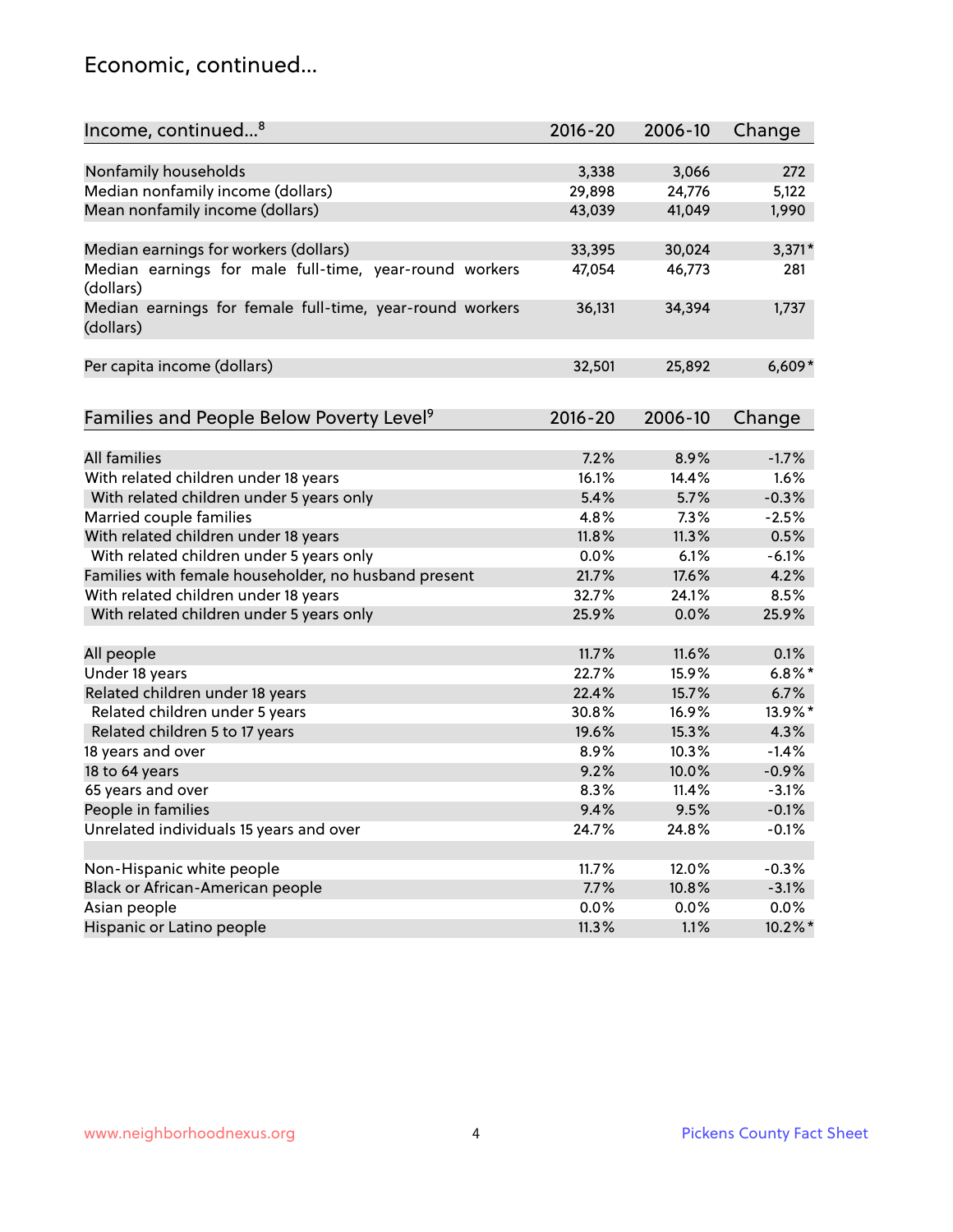# Employment

| Employment Status <sup>10</sup>                                                               | 2010           | 2020    | Change            |
|-----------------------------------------------------------------------------------------------|----------------|---------|-------------------|
| In Labor Force                                                                                | 14,927         | 14,045  | 14,045            |
| <b>Unemployment Rate</b>                                                                      | 4.8%           | 11.0%   | $-6.2%$           |
|                                                                                               |                |         |                   |
| Industry <sup>11</sup>                                                                        | $2016 - 20$    | 2006-10 | Change            |
| Civilian employed population 16 years and over                                                |                | 12,749  |                   |
| Agriculture, forestry, fishing and hunting, and mining                                        | 14,539<br>1.5% | 1.7%    | 1,790*<br>$-0.2%$ |
| Construction                                                                                  | 7.6%           | 11.6%   | $-3.9\%$ *        |
| Manufacturing                                                                                 | 15.5%          | 12.9%   | 2.6%              |
| Wholesale trade                                                                               | 2.1%           | 3.6%    | $-1.5%$           |
| Retail trade                                                                                  | 13.4%          | 15.4%   | $-1.9%$           |
| Transportation and warehousing, and utilities                                                 | 4.7%           | 5.0%    | $-0.3%$           |
| Information                                                                                   | 0.9%           | 1.9%    | $-1.1\%$ *        |
| Finance and insurance, and real estate and rental and leasing                                 | 8.0%           | 6.3%    | 1.8%              |
| Professional, scientific, and management, and administrative<br>and waste management services | 7.6%           | 7.3%    | 0.4%              |
| Educational services, and health care and social assistance                                   | 22.4%          | 18.6%   | $3.8\%$ *         |
| Arts, entertainment, and recreation, and accommodation and<br>food services                   | 7.3%           | 7.1%    | 0.2%              |
| Other services, except public administration                                                  | 3.8%           | 5.1%    | $-1.3%$           |
| Public administration                                                                         | 5.0%           | 3.5%    | $1.5%$ *          |
| Occupation <sup>12</sup>                                                                      | $2016 - 20$    | 2006-10 | Change            |
|                                                                                               |                |         |                   |
| Civilian employed population 16 years and over                                                | 14,539         | 12,749  | 1,790*            |
| Management, business, science, and arts occupations                                           | 28.4%          | 26.8%   | 1.6%              |
| Service occupations                                                                           | 20.0%          | 16.1%   | $3.9\%$ *         |
| Sales and office occupations                                                                  | 22.5%          | 29.0%   | $-6.4\%$ *        |
| Natural<br>construction,<br>resources,<br>and<br>maintenance<br>occupations                   | 11.6%          | 13.8%   | $-2.1%$           |
| Production, transportation, and material moving occupations                                   | 17.5%          | 14.5%   | $3.0\%$ *         |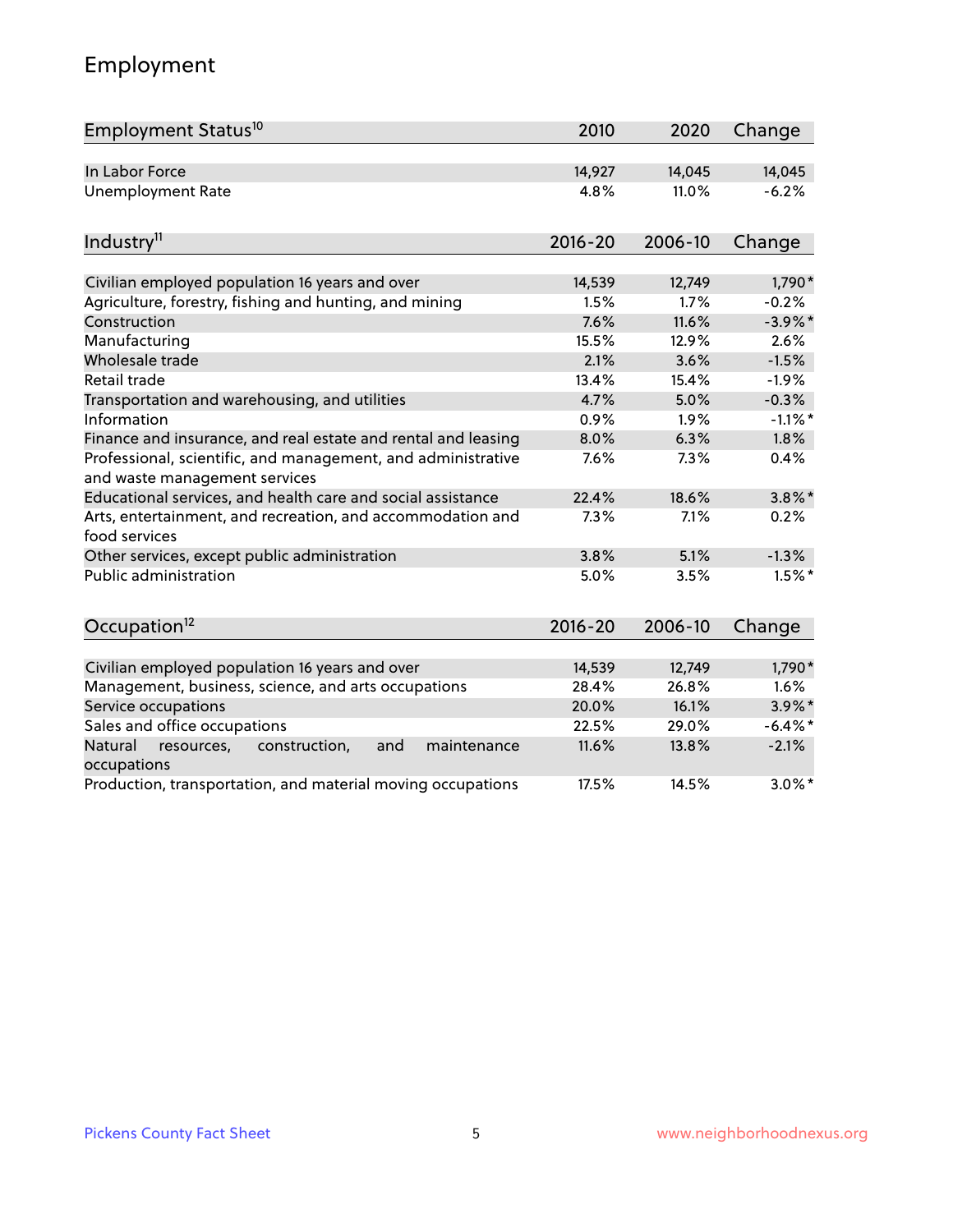# Employment, continued...

| Class of Worker <sup>13</sup>                                           | $2016 - 20$ | 2006-10 | Change   |
|-------------------------------------------------------------------------|-------------|---------|----------|
| Civilian employed population 16 years and over                          | 14,539      | 12,749  | 1,790*   |
| Private wage and salary workers                                         | 80.2%       | 80.5%   | $-0.3%$  |
| Government workers                                                      | 13.0%       | 13.2%   | $-0.1%$  |
| Self-employed in own not incorporated business workers                  | 6.7%        | 6.2%    | 0.5%     |
| Unpaid family workers                                                   | 0.0%        | 0.1%    | $-0.1%$  |
| Job Flows <sup>14</sup>                                                 | 2019        | 2010    | Change   |
|                                                                         |             |         |          |
| Total Jobs in county                                                    | 8,043       | 6,848   | 1,195    |
| Held by residents of county                                             | 41.8%       | 48.2%   | $-6.4%$  |
| Held by non-residents of county                                         | 58.2%       | 51.8%   | 6.4%     |
| Jobs by Industry Sector <sup>15</sup>                                   | 2019        | 2010    | Change   |
| Total Jobs in county                                                    | 8,043       | 6,848   | 1,195    |
|                                                                         | 19.2%       | 19.5%   | $-0.3%$  |
| Goods Producing sectors<br>Trade, Transportation, and Utilities sectors | 17.3%       | 17.3%   | 0.0%     |
|                                                                         |             |         |          |
| All Other Services sectors                                              | 63.5%       | 63.2%   | 0.3%     |
| Total Jobs in county held by county residents                           | 3,361       | 3,302   | 59       |
| <b>Goods Producing sectors</b>                                          | 17.7%       | 17.5%   | 0.2%     |
| Trade, Transportation, and Utilities sectors                            | 11.5%       | 13.9%   | $-2.4%$  |
| All Other Services sectors                                              | 70.8%       | 68.6%   | 2.2%     |
| Jobs by Earnings <sup>16</sup>                                          | 2019        | 2010    | Change   |
|                                                                         |             |         |          |
| Total Jobs in county                                                    | 8,043       | 6,848   | 1,195    |
| Jobs with earnings \$1250/month or less                                 | 23.9%       | 28.2%   | $-4.3%$  |
| Jobs with earnings \$1251/month to \$3333/month                         | 38.2%       | 43.1%   | $-5.0%$  |
| Jobs with earnings greater than \$3333/month                            | 37.9%       | 28.7%   | 9.2%     |
| Total Jobs in county held by county residents                           | 3,361       | 3,302   | 59       |
| Jobs with earnings \$1250/month or less                                 | 25.1%       | 29.4%   | $-4.4%$  |
| Jobs with earnings \$1251/month to \$3333/month                         | 42.0%       | 45.6%   | $-3.7\%$ |
| Jobs with earnings greater than \$3333/month                            | 33.0%       | 24.9%   | 8.0%     |
|                                                                         |             |         |          |
| Jobs by Age of Worker <sup>17</sup>                                     | 2019        | 2010    | Change   |
| Total Jobs in county                                                    | 8,043       | 6,848   | 1,195    |
| Jobs with workers age 29 or younger                                     | 22.4%       | 19.7%   | 2.7%     |
| Jobs with workers age 30 to 54                                          | 52.5%       | 57.9%   | $-5.4%$  |
| Jobs with workers age 55 or older                                       | 25.2%       | 22.4%   | 2.7%     |
|                                                                         |             |         |          |
| Total Jobs in county held by county residents                           | 3,361       | 3,302   | 59       |
| Jobs with workers age 29 or younger                                     | 22.4%       | 17.3%   | 5.1%     |
| Jobs with workers age 30 to 54                                          | 50.4%       | 57.6%   | $-7.2%$  |
| Jobs with workers age 55 or older                                       | 27.2%       | 25.1%   | 2.1%     |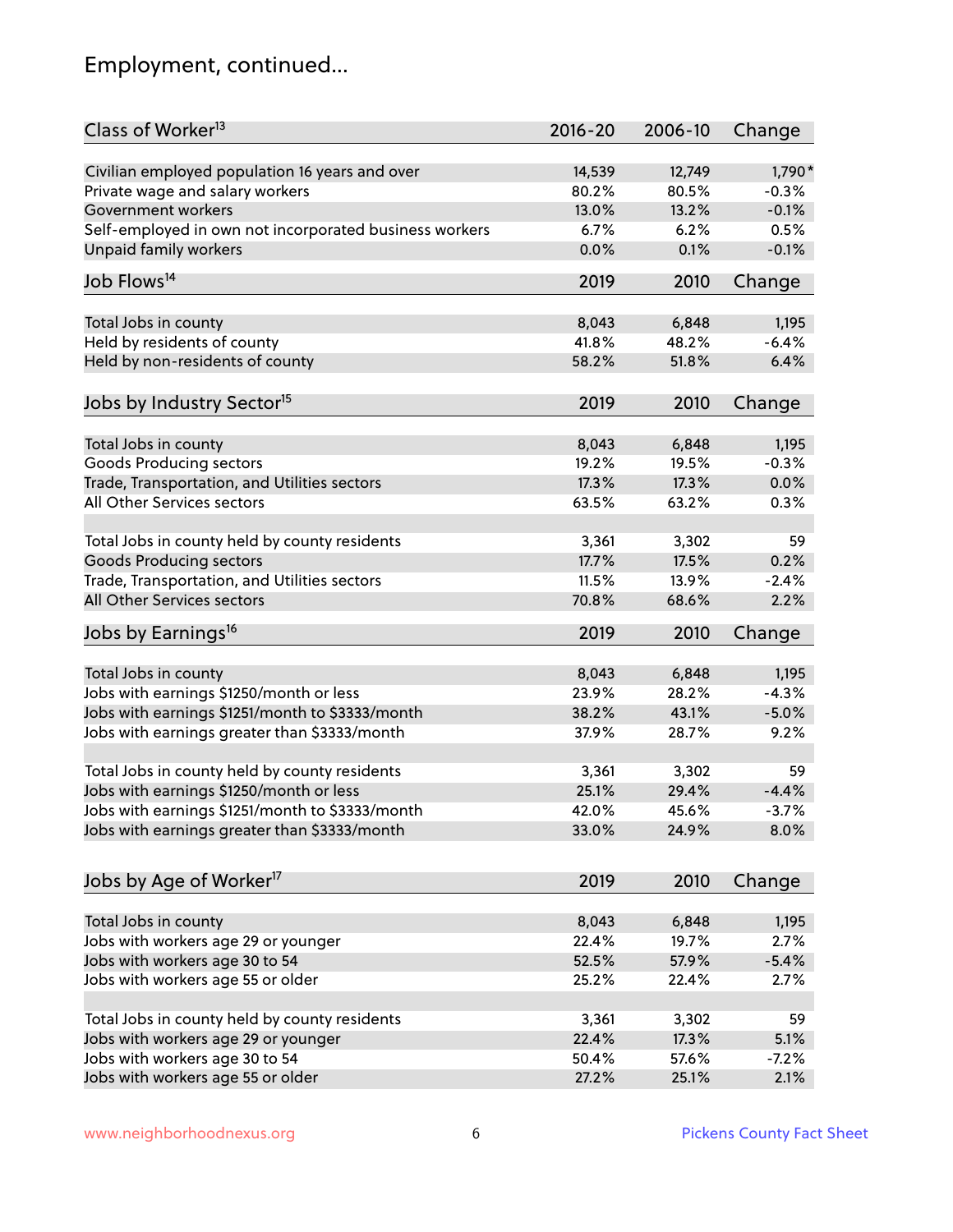#### Education

| Early Learning <sup>18</sup>                        |              |              | 2022         |
|-----------------------------------------------------|--------------|--------------|--------------|
| Licensed Capacity of Early Learning Centers         |              |              | 499          |
| Licenced capacity per 1,000 children ages 0-4       |              |              | 307.8        |
| School Enrollment <sup>19</sup>                     | 2022         | 2010         | Change       |
|                                                     |              |              |              |
| <b>Enrolled in Public School</b>                    | 4,120        | 4,478        | $-358$       |
| White                                               | 89.5%        | 92.7%        | $-3.2%$      |
| <b>Black or African-American</b>                    | 0.8%         | 1.2%         | $-0.4%$      |
| Asian<br><b>Native American</b>                     | 0.6%         | 0.0%         | 0.6%<br>0.1% |
|                                                     | 0.1%<br>0.0% | 0.0%         |              |
| Pacific Islander<br><b>Biracial or Multi-Racial</b> | 2.1%         | 0.0%<br>1.5% | 0.0%<br>0.6% |
|                                                     |              |              |              |
| Hispanic or Latino                                  | 6.9%         | 3.7%         | 3.2%         |
| Georgia Milestones: 3rd Grade Reading <sup>20</sup> |              |              | 2019         |
| Number of Students Tested                           |              |              | 268          |
| Proficient or Distinguished                         |              |              | 36.2%        |
| Georgia Milestones: 8th Grade Math <sup>21</sup>    |              |              | 2019         |
|                                                     |              |              |              |
| <b>Number of Students Tested</b>                    |              |              | 320          |
| Proficient or Distinguished                         |              |              | 49.4%        |
| Graduation Rates <sup>22</sup>                      | 2021         | 2012         | Change       |
| Cohort                                              | 296          | 277          | 19           |
| <b>High School Graduation Rate</b>                  | 94.9%        | 89.5%        | 5.4%         |
|                                                     |              |              |              |
| Educational Attainment <sup>23</sup>                | $2016 - 20$  | 2006-10      | Change       |
| Population 25 years and over                        | 23,403       | 20,387       | $3,016*$     |
| Less than 9th grade                                 | 3.5%         | 7.3%         | $-3.8\%$ *   |
| 9th to 12th grade, no diploma                       | 9.0%         | 13.4%        | $-4.4\%$ *   |
| High school graduate (includes equivalency)         | 33.3%        | 32.6%        | 0.7%         |
| Some college, no degree                             | 22.3%        | 19.3%        | $3.0\%$ *    |
| Associate's degree                                  | 9.3%         | 5.5%         | $3.8\%$ *    |
| Bachelor's degree                                   | 14.6%        | 14.7%        | $-0.1%$      |
| Graduate or professional degree                     | 8.1%         | 7.3%         | 0.8%         |
|                                                     |              |              |              |
| Percent high school graduate or higher              | 87.5%        | 79.3%        | $8.2\%$ *    |
| Percent bachelor's degree or higher                 | 22.7%        | 22.0%        | 0.7%         |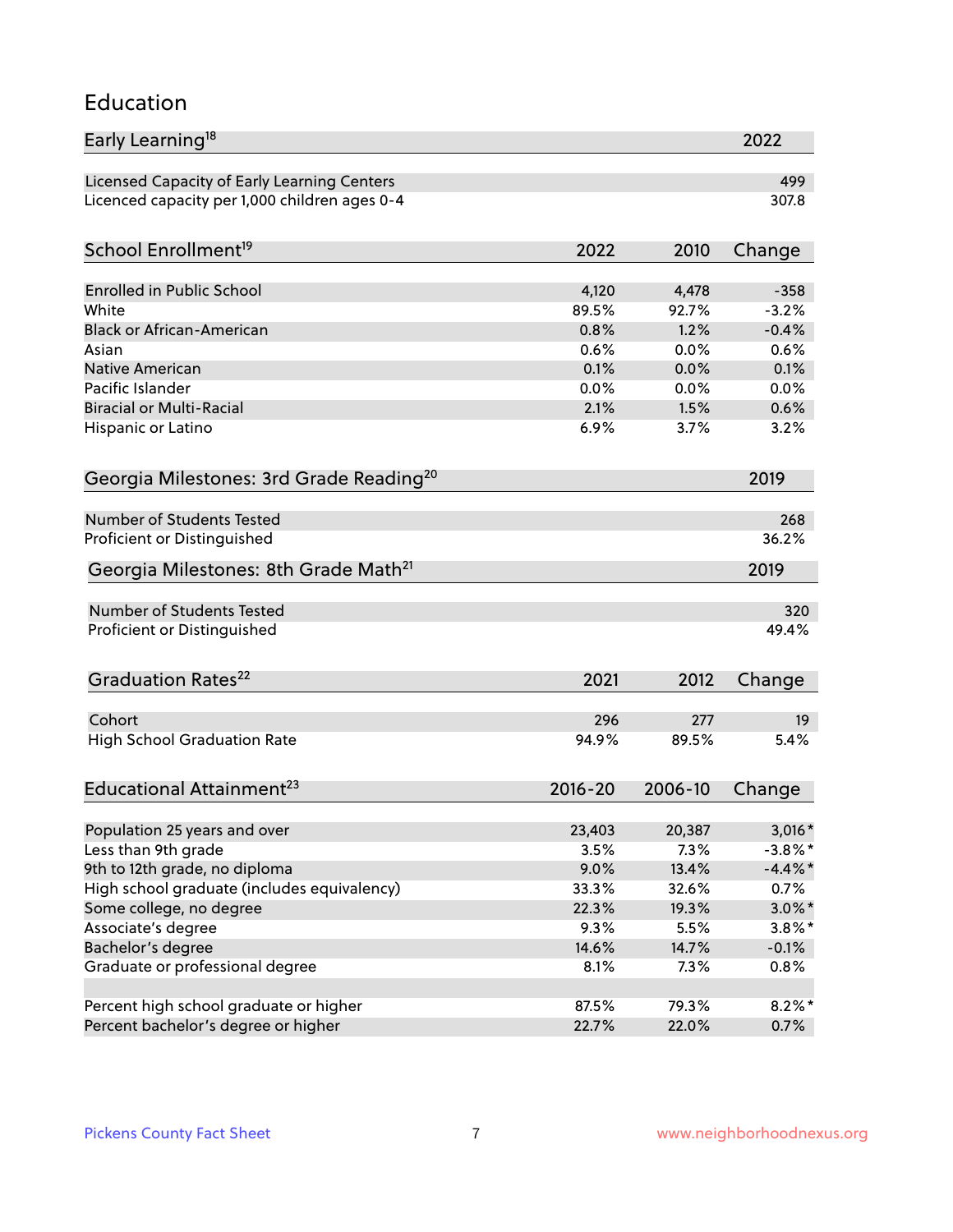#### Housing

| Total households<br>12,129<br>861*<br>11,268<br>Family households (families)<br>72.5%<br>72.8%<br>$-0.3%$<br>With own children under 18 years<br>24.1%<br>$-4.8\%$ *<br>28.9%<br>Married-couple family<br>58.7%<br>62.2%<br>$-3.5%$<br>With own children of the householder under 18 years<br>17.1%<br>22.5%<br>$-5.4\%$ *<br>Male householder, no wife present, family<br>3.4%<br>3.3%<br>0.1%<br>With own children of the householder under 18 years<br>2.0%<br>2.3%<br>$-0.3%$<br>Female householder, no husband present, family<br>10.4%<br>7.3%<br>$3.1\%$ *<br>With own children of the householder under 18 years<br>5.0%<br>4.1%<br>0.8%<br>Nonfamily households<br>27.5%<br>27.2%<br>0.3%<br>Householder living alone<br>23.7%<br>0.7%<br>23.0%<br>65 years and over<br>13.1%<br>$3.7\%$ *<br>9.4%<br>33.2%<br>Households with one or more people under 18 years<br>28.3%<br>$-5.0\%$ *<br>Households with one or more people 65 years and over<br>39.9%<br>27.3%<br>12.6%*<br>Average household size<br>2.61<br>2.56<br>0.05<br>Average family size<br>3.07<br>3.02<br>0.05<br>Housing Occupancy <sup>25</sup><br>$2016 - 20$<br>2006-10<br>Change<br>Total housing units<br>13,585<br>$510*$<br>14,095<br>Occupied housing units<br>86.1%<br>82.9%<br>3.1%<br>Vacant housing units<br>17.1%<br>13.9%<br>$-3.1%$<br>2.7<br>4.0<br>$-1.3$<br>Homeowner vacancy rate<br>$-2.1$<br>Rental vacancy rate<br>6.6<br>8.7<br>Units in Structure <sup>26</sup><br>$2016 - 20$<br>2006-10<br>Change<br>Total housing units<br>14,095<br>13,585<br>$510*$<br>1-unit, detached<br>77.2%<br>76.3%<br>0.8%<br>1-unit, attached<br>1.2%<br>0.5%<br>$0.7\%$ *<br>0.7%<br>1.8%<br>$-1.1%$<br>2 units<br>0.6%<br>3 or 4 units<br>2.0%<br>1.3%<br>1.5%<br>2.2%<br>$-0.7%$<br>5 to 9 units<br>1.5%<br>0.9%<br>0.6%<br>10 to 19 units<br>0.6%<br>1.0%<br>20 or more units<br>$-0.4%$<br>Mobile home<br>15.2%<br>15.8%<br>$-0.6%$ | Households by Type <sup>24</sup> | 2016-20 | 2006-10 | Change |
|-----------------------------------------------------------------------------------------------------------------------------------------------------------------------------------------------------------------------------------------------------------------------------------------------------------------------------------------------------------------------------------------------------------------------------------------------------------------------------------------------------------------------------------------------------------------------------------------------------------------------------------------------------------------------------------------------------------------------------------------------------------------------------------------------------------------------------------------------------------------------------------------------------------------------------------------------------------------------------------------------------------------------------------------------------------------------------------------------------------------------------------------------------------------------------------------------------------------------------------------------------------------------------------------------------------------------------------------------------------------------------------------------------------------------------------------------------------------------------------------------------------------------------------------------------------------------------------------------------------------------------------------------------------------------------------------------------------------------------------------------------------------------------------------------------------------------------------------------------------------------------------------------------------------------|----------------------------------|---------|---------|--------|
|                                                                                                                                                                                                                                                                                                                                                                                                                                                                                                                                                                                                                                                                                                                                                                                                                                                                                                                                                                                                                                                                                                                                                                                                                                                                                                                                                                                                                                                                                                                                                                                                                                                                                                                                                                                                                                                                                                                       |                                  |         |         |        |
|                                                                                                                                                                                                                                                                                                                                                                                                                                                                                                                                                                                                                                                                                                                                                                                                                                                                                                                                                                                                                                                                                                                                                                                                                                                                                                                                                                                                                                                                                                                                                                                                                                                                                                                                                                                                                                                                                                                       |                                  |         |         |        |
|                                                                                                                                                                                                                                                                                                                                                                                                                                                                                                                                                                                                                                                                                                                                                                                                                                                                                                                                                                                                                                                                                                                                                                                                                                                                                                                                                                                                                                                                                                                                                                                                                                                                                                                                                                                                                                                                                                                       |                                  |         |         |        |
|                                                                                                                                                                                                                                                                                                                                                                                                                                                                                                                                                                                                                                                                                                                                                                                                                                                                                                                                                                                                                                                                                                                                                                                                                                                                                                                                                                                                                                                                                                                                                                                                                                                                                                                                                                                                                                                                                                                       |                                  |         |         |        |
|                                                                                                                                                                                                                                                                                                                                                                                                                                                                                                                                                                                                                                                                                                                                                                                                                                                                                                                                                                                                                                                                                                                                                                                                                                                                                                                                                                                                                                                                                                                                                                                                                                                                                                                                                                                                                                                                                                                       |                                  |         |         |        |
|                                                                                                                                                                                                                                                                                                                                                                                                                                                                                                                                                                                                                                                                                                                                                                                                                                                                                                                                                                                                                                                                                                                                                                                                                                                                                                                                                                                                                                                                                                                                                                                                                                                                                                                                                                                                                                                                                                                       |                                  |         |         |        |
|                                                                                                                                                                                                                                                                                                                                                                                                                                                                                                                                                                                                                                                                                                                                                                                                                                                                                                                                                                                                                                                                                                                                                                                                                                                                                                                                                                                                                                                                                                                                                                                                                                                                                                                                                                                                                                                                                                                       |                                  |         |         |        |
|                                                                                                                                                                                                                                                                                                                                                                                                                                                                                                                                                                                                                                                                                                                                                                                                                                                                                                                                                                                                                                                                                                                                                                                                                                                                                                                                                                                                                                                                                                                                                                                                                                                                                                                                                                                                                                                                                                                       |                                  |         |         |        |
|                                                                                                                                                                                                                                                                                                                                                                                                                                                                                                                                                                                                                                                                                                                                                                                                                                                                                                                                                                                                                                                                                                                                                                                                                                                                                                                                                                                                                                                                                                                                                                                                                                                                                                                                                                                                                                                                                                                       |                                  |         |         |        |
|                                                                                                                                                                                                                                                                                                                                                                                                                                                                                                                                                                                                                                                                                                                                                                                                                                                                                                                                                                                                                                                                                                                                                                                                                                                                                                                                                                                                                                                                                                                                                                                                                                                                                                                                                                                                                                                                                                                       |                                  |         |         |        |
|                                                                                                                                                                                                                                                                                                                                                                                                                                                                                                                                                                                                                                                                                                                                                                                                                                                                                                                                                                                                                                                                                                                                                                                                                                                                                                                                                                                                                                                                                                                                                                                                                                                                                                                                                                                                                                                                                                                       |                                  |         |         |        |
|                                                                                                                                                                                                                                                                                                                                                                                                                                                                                                                                                                                                                                                                                                                                                                                                                                                                                                                                                                                                                                                                                                                                                                                                                                                                                                                                                                                                                                                                                                                                                                                                                                                                                                                                                                                                                                                                                                                       |                                  |         |         |        |
|                                                                                                                                                                                                                                                                                                                                                                                                                                                                                                                                                                                                                                                                                                                                                                                                                                                                                                                                                                                                                                                                                                                                                                                                                                                                                                                                                                                                                                                                                                                                                                                                                                                                                                                                                                                                                                                                                                                       |                                  |         |         |        |
|                                                                                                                                                                                                                                                                                                                                                                                                                                                                                                                                                                                                                                                                                                                                                                                                                                                                                                                                                                                                                                                                                                                                                                                                                                                                                                                                                                                                                                                                                                                                                                                                                                                                                                                                                                                                                                                                                                                       |                                  |         |         |        |
|                                                                                                                                                                                                                                                                                                                                                                                                                                                                                                                                                                                                                                                                                                                                                                                                                                                                                                                                                                                                                                                                                                                                                                                                                                                                                                                                                                                                                                                                                                                                                                                                                                                                                                                                                                                                                                                                                                                       |                                  |         |         |        |
|                                                                                                                                                                                                                                                                                                                                                                                                                                                                                                                                                                                                                                                                                                                                                                                                                                                                                                                                                                                                                                                                                                                                                                                                                                                                                                                                                                                                                                                                                                                                                                                                                                                                                                                                                                                                                                                                                                                       |                                  |         |         |        |
|                                                                                                                                                                                                                                                                                                                                                                                                                                                                                                                                                                                                                                                                                                                                                                                                                                                                                                                                                                                                                                                                                                                                                                                                                                                                                                                                                                                                                                                                                                                                                                                                                                                                                                                                                                                                                                                                                                                       |                                  |         |         |        |
|                                                                                                                                                                                                                                                                                                                                                                                                                                                                                                                                                                                                                                                                                                                                                                                                                                                                                                                                                                                                                                                                                                                                                                                                                                                                                                                                                                                                                                                                                                                                                                                                                                                                                                                                                                                                                                                                                                                       |                                  |         |         |        |
|                                                                                                                                                                                                                                                                                                                                                                                                                                                                                                                                                                                                                                                                                                                                                                                                                                                                                                                                                                                                                                                                                                                                                                                                                                                                                                                                                                                                                                                                                                                                                                                                                                                                                                                                                                                                                                                                                                                       |                                  |         |         |        |
|                                                                                                                                                                                                                                                                                                                                                                                                                                                                                                                                                                                                                                                                                                                                                                                                                                                                                                                                                                                                                                                                                                                                                                                                                                                                                                                                                                                                                                                                                                                                                                                                                                                                                                                                                                                                                                                                                                                       |                                  |         |         |        |
|                                                                                                                                                                                                                                                                                                                                                                                                                                                                                                                                                                                                                                                                                                                                                                                                                                                                                                                                                                                                                                                                                                                                                                                                                                                                                                                                                                                                                                                                                                                                                                                                                                                                                                                                                                                                                                                                                                                       |                                  |         |         |        |
|                                                                                                                                                                                                                                                                                                                                                                                                                                                                                                                                                                                                                                                                                                                                                                                                                                                                                                                                                                                                                                                                                                                                                                                                                                                                                                                                                                                                                                                                                                                                                                                                                                                                                                                                                                                                                                                                                                                       |                                  |         |         |        |
|                                                                                                                                                                                                                                                                                                                                                                                                                                                                                                                                                                                                                                                                                                                                                                                                                                                                                                                                                                                                                                                                                                                                                                                                                                                                                                                                                                                                                                                                                                                                                                                                                                                                                                                                                                                                                                                                                                                       |                                  |         |         |        |
|                                                                                                                                                                                                                                                                                                                                                                                                                                                                                                                                                                                                                                                                                                                                                                                                                                                                                                                                                                                                                                                                                                                                                                                                                                                                                                                                                                                                                                                                                                                                                                                                                                                                                                                                                                                                                                                                                                                       |                                  |         |         |        |
|                                                                                                                                                                                                                                                                                                                                                                                                                                                                                                                                                                                                                                                                                                                                                                                                                                                                                                                                                                                                                                                                                                                                                                                                                                                                                                                                                                                                                                                                                                                                                                                                                                                                                                                                                                                                                                                                                                                       |                                  |         |         |        |
|                                                                                                                                                                                                                                                                                                                                                                                                                                                                                                                                                                                                                                                                                                                                                                                                                                                                                                                                                                                                                                                                                                                                                                                                                                                                                                                                                                                                                                                                                                                                                                                                                                                                                                                                                                                                                                                                                                                       |                                  |         |         |        |
|                                                                                                                                                                                                                                                                                                                                                                                                                                                                                                                                                                                                                                                                                                                                                                                                                                                                                                                                                                                                                                                                                                                                                                                                                                                                                                                                                                                                                                                                                                                                                                                                                                                                                                                                                                                                                                                                                                                       |                                  |         |         |        |
|                                                                                                                                                                                                                                                                                                                                                                                                                                                                                                                                                                                                                                                                                                                                                                                                                                                                                                                                                                                                                                                                                                                                                                                                                                                                                                                                                                                                                                                                                                                                                                                                                                                                                                                                                                                                                                                                                                                       |                                  |         |         |        |
|                                                                                                                                                                                                                                                                                                                                                                                                                                                                                                                                                                                                                                                                                                                                                                                                                                                                                                                                                                                                                                                                                                                                                                                                                                                                                                                                                                                                                                                                                                                                                                                                                                                                                                                                                                                                                                                                                                                       |                                  |         |         |        |
|                                                                                                                                                                                                                                                                                                                                                                                                                                                                                                                                                                                                                                                                                                                                                                                                                                                                                                                                                                                                                                                                                                                                                                                                                                                                                                                                                                                                                                                                                                                                                                                                                                                                                                                                                                                                                                                                                                                       |                                  |         |         |        |
|                                                                                                                                                                                                                                                                                                                                                                                                                                                                                                                                                                                                                                                                                                                                                                                                                                                                                                                                                                                                                                                                                                                                                                                                                                                                                                                                                                                                                                                                                                                                                                                                                                                                                                                                                                                                                                                                                                                       |                                  |         |         |        |
|                                                                                                                                                                                                                                                                                                                                                                                                                                                                                                                                                                                                                                                                                                                                                                                                                                                                                                                                                                                                                                                                                                                                                                                                                                                                                                                                                                                                                                                                                                                                                                                                                                                                                                                                                                                                                                                                                                                       |                                  |         |         |        |
|                                                                                                                                                                                                                                                                                                                                                                                                                                                                                                                                                                                                                                                                                                                                                                                                                                                                                                                                                                                                                                                                                                                                                                                                                                                                                                                                                                                                                                                                                                                                                                                                                                                                                                                                                                                                                                                                                                                       |                                  |         |         |        |
|                                                                                                                                                                                                                                                                                                                                                                                                                                                                                                                                                                                                                                                                                                                                                                                                                                                                                                                                                                                                                                                                                                                                                                                                                                                                                                                                                                                                                                                                                                                                                                                                                                                                                                                                                                                                                                                                                                                       |                                  |         |         |        |
|                                                                                                                                                                                                                                                                                                                                                                                                                                                                                                                                                                                                                                                                                                                                                                                                                                                                                                                                                                                                                                                                                                                                                                                                                                                                                                                                                                                                                                                                                                                                                                                                                                                                                                                                                                                                                                                                                                                       |                                  |         |         |        |
|                                                                                                                                                                                                                                                                                                                                                                                                                                                                                                                                                                                                                                                                                                                                                                                                                                                                                                                                                                                                                                                                                                                                                                                                                                                                                                                                                                                                                                                                                                                                                                                                                                                                                                                                                                                                                                                                                                                       |                                  |         |         |        |
|                                                                                                                                                                                                                                                                                                                                                                                                                                                                                                                                                                                                                                                                                                                                                                                                                                                                                                                                                                                                                                                                                                                                                                                                                                                                                                                                                                                                                                                                                                                                                                                                                                                                                                                                                                                                                                                                                                                       | Boat, RV, van, etc.              | 0.2%    | 0.1%    | 0.1%   |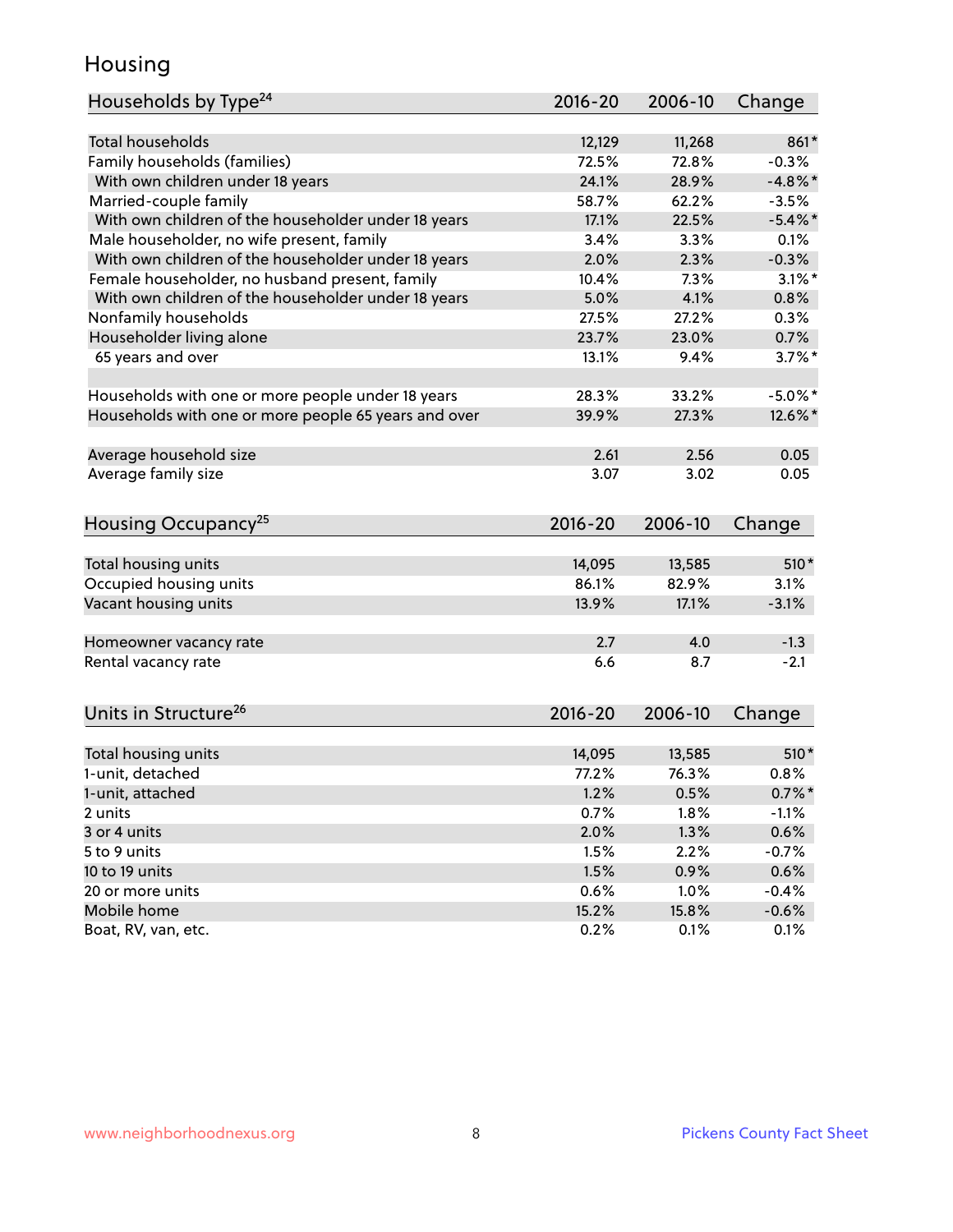# Housing, Continued...

| Year Structure Built <sup>27</sup>             | 2016-20     | 2006-10 | Change     |
|------------------------------------------------|-------------|---------|------------|
| Total housing units                            | 14,095      | 13,585  | 510*       |
| Built 2014 or later                            | 1.3%        | (X)     | (X)        |
| Built 2010 to 2013                             | 1.4%        | (X)     | (X)        |
| Built 2000 to 2009                             | 28.6%       | 24.1%   | 4.5%*      |
| Built 1990 to 1999                             | 28.9%       | 27.5%   | 1.5%       |
| Built 1980 to 1989                             | 13.2%       | 19.8%   | $-6.6%$ *  |
| Built 1970 to 1979                             | 9.5%        | 11.9%   | $-2.4%$    |
| Built 1960 to 1969                             | 5.2%        | 7.0%    | $-1.8%$    |
| Built 1950 to 1959                             | 4.7%        | 5.1%    | $-0.4%$    |
| Built 1940 to 1949                             | 2.4%        | 1.5%    | 1.0%       |
| Built 1939 or earlier                          | 4.7%        | 3.2%    | $1.5\%$ *  |
| Housing Tenure <sup>28</sup>                   | $2016 - 20$ | 2006-10 | Change     |
| Occupied housing units                         | 12,129      | 11,268  | 861*       |
| Owner-occupied                                 | 78.5%       | 80.4%   | $-1.9%$    |
| Renter-occupied                                | 21.5%       | 19.6%   | 1.9%       |
| Average household size of owner-occupied unit  | 2.56        | 2.57    | $-0.01$    |
| Average household size of renter-occupied unit | 2.81        | 2.52    | 0.29       |
| Residence 1 Year Ago <sup>29</sup>             | 2016-20     | 2006-10 | Change     |
| Population 1 year and over                     | 31,798      | 28,867  | 2,931*     |
| Same house                                     | 88.1%       | 86.1%   | 1.9%       |
| Different house in the U.S.                    | 11.9%       | 13.7%   | $-1.8%$    |
| Same county                                    | 5.2%        | 7.3%    | $-2.1%$    |
| Different county                               | 6.7%        | 6.4%    | 0.3%       |
| Same state                                     | 5.6%        | 5.2%    | 0.4%       |
| Different state                                | 1.2%        | 1.2%    | $-0.1%$    |
| Abroad                                         | 0.0%        | 0.2%    | $-0.1%$    |
| Value of Housing Unit <sup>30</sup>            | $2016 - 20$ | 2006-10 | Change     |
| Owner-occupied units                           | 9,522       | 9,059   | 463        |
| Less than \$50,000                             | 7.7%        | 6.2%    | 1.4%       |
| \$50,000 to \$99,999                           | 11.3%       | 14.4%   | $-3.1%$    |
| \$100,000 to \$149,999                         | 13.2%       | 19.0%   | $-5.8\%$ * |
| \$150,000 to \$199,999                         | 19.0%       | 19.7%   | $-0.7%$    |
| \$200,000 to \$299,999                         | 20.4%       | 14.5%   | $5.8\%$ *  |
| \$300,000 to \$499,999                         | 21.3%       | 13.8%   | $7.5\%$ *  |
| \$500,000 to \$999,999                         | 5.6%        | 9.9%    | $-4.3\%$ * |
| \$1,000,000 or more                            | 1.5%        | 2.5%    | $-0.9%$    |
| Median (dollars)                               | 196,400     | 170,600 | 25,800*    |
| Mortgage Status <sup>31</sup>                  | $2016 - 20$ | 2006-10 | Change     |
| Owner-occupied units                           | 9,522       | 9,059   | 463        |
| Housing units with a mortgage                  | 57.0%       | 66.4%   | $-9.5%$ *  |
| Housing units without a mortgage               | 43.0%       | 33.6%   | $9.5%$ *   |
|                                                |             |         |            |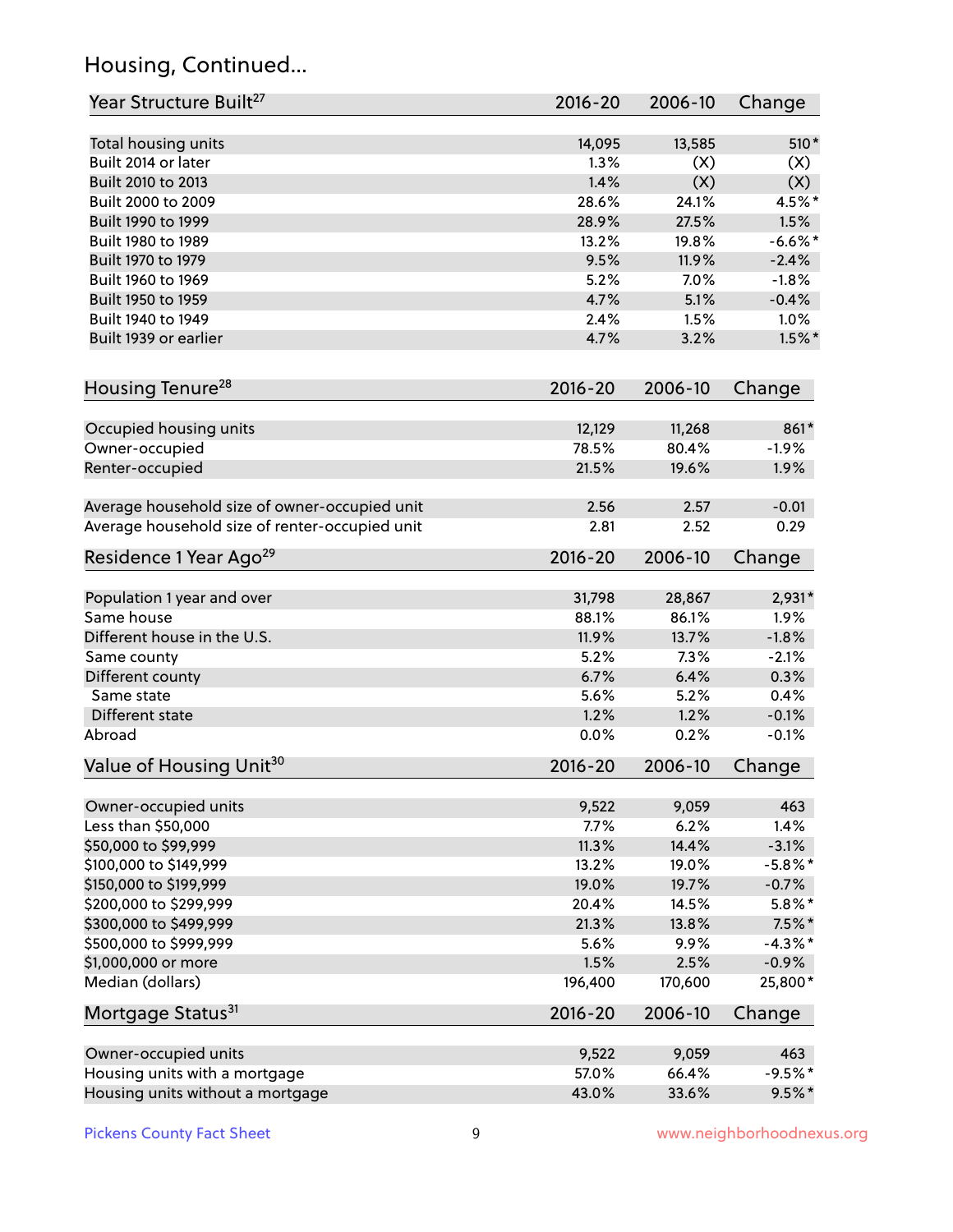# Housing, Continued...

| Selected Monthly Owner Costs <sup>32</sup>                                            | $2016 - 20$ | 2006-10 | Change      |
|---------------------------------------------------------------------------------------|-------------|---------|-------------|
| Housing units with a mortgage                                                         | 5,423       | 6,019   | $-596*$     |
| Less than \$300                                                                       | 0.0%        | 0.0%    | 0.0%        |
| \$300 to \$499                                                                        | 1.2%        | 1.1%    | 0.1%        |
| \$500 to \$999                                                                        | 25.2%       | 24.9%   | 0.3%        |
| \$1,000 to \$1,499                                                                    | 38.3%       | 32.4%   | 5.9%*       |
| \$1,500 to \$1,999                                                                    | 19.6%       | 22.2%   | $-2.6%$     |
| \$2,000 to \$2,999                                                                    | 12.4%       | 14.2%   | $-1.8%$     |
| \$3,000 or more                                                                       | 3.3%        | 5.2%    | $-1.9%$     |
| Median (dollars)                                                                      | 1,253       | 1,347   | $-94*$      |
| Housing units without a mortgage                                                      | 4,099       | 3,040   | $1,059*$    |
| Less than \$150                                                                       | 3.3%        | 3.7%    | $-0.4%$     |
| \$150 to \$249                                                                        | 8.8%        | 18.5%   | $-9.7%$ *   |
| \$250 to \$349                                                                        | 18.2%       | 26.4%   | $-8.3\%$ *  |
| \$350 to \$499                                                                        | 23.5%       | 24.9%   | $-1.4%$     |
| \$500 to \$699                                                                        | 26.5%       | 13.0%   | 13.5%*      |
| \$700 or more                                                                         | 19.7%       | 13.4%   | 6.3%        |
| Median (dollars)                                                                      | 475         | 356     | $119*$      |
| Selected Monthly Owner Costs as a Percentage of<br>Household Income <sup>33</sup>     | $2016 - 20$ | 2006-10 | Change      |
| Housing units with a mortgage (excluding units where<br>SMOCAPI cannot be computed)   | 5,416       | 5,994   | $-578$      |
| Less than 20.0 percent                                                                | 50.3%       | 32.8%   | 17.4%*      |
| 20.0 to 24.9 percent                                                                  | 14.7%       | 15.7%   | $-1.0%$     |
| 25.0 to 29.9 percent                                                                  | 14.1%       | 11.3%   | 2.8%        |
| 30.0 to 34.9 percent                                                                  | 7.6%        | 10.2%   | $-2.6%$     |
| 35.0 percent or more                                                                  | 13.3%       | 30.0%   | $-16.7\%$ * |
| Not computed                                                                          | 7           | 25      | $-18$       |
| Housing unit without a mortgage (excluding units where<br>SMOCAPI cannot be computed) | 4,045       | 2,991   | $1,054*$    |
| Less than 10.0 percent                                                                | 48.5%       | 44.6%   | 3.9%        |
| 10.0 to 14.9 percent                                                                  | 19.3%       | 17.2%   | 2.1%        |
| 15.0 to 19.9 percent                                                                  | 11.2%       | 13.3%   | $-2.1%$     |
| 20.0 to 24.9 percent                                                                  | 7.0%        | 4.9%    | 2.0%        |
| 25.0 to 29.9 percent                                                                  | 2.1%        | 7.9%    | $-5.7\%$ *  |
| 30.0 to 34.9 percent                                                                  | 1.0%        | 3.4%    | $-2.3%$     |
| 35.0 percent or more                                                                  | 10.9%       | 8.8%    | 2.1%        |
| Not computed                                                                          | 54          | 49      | 5           |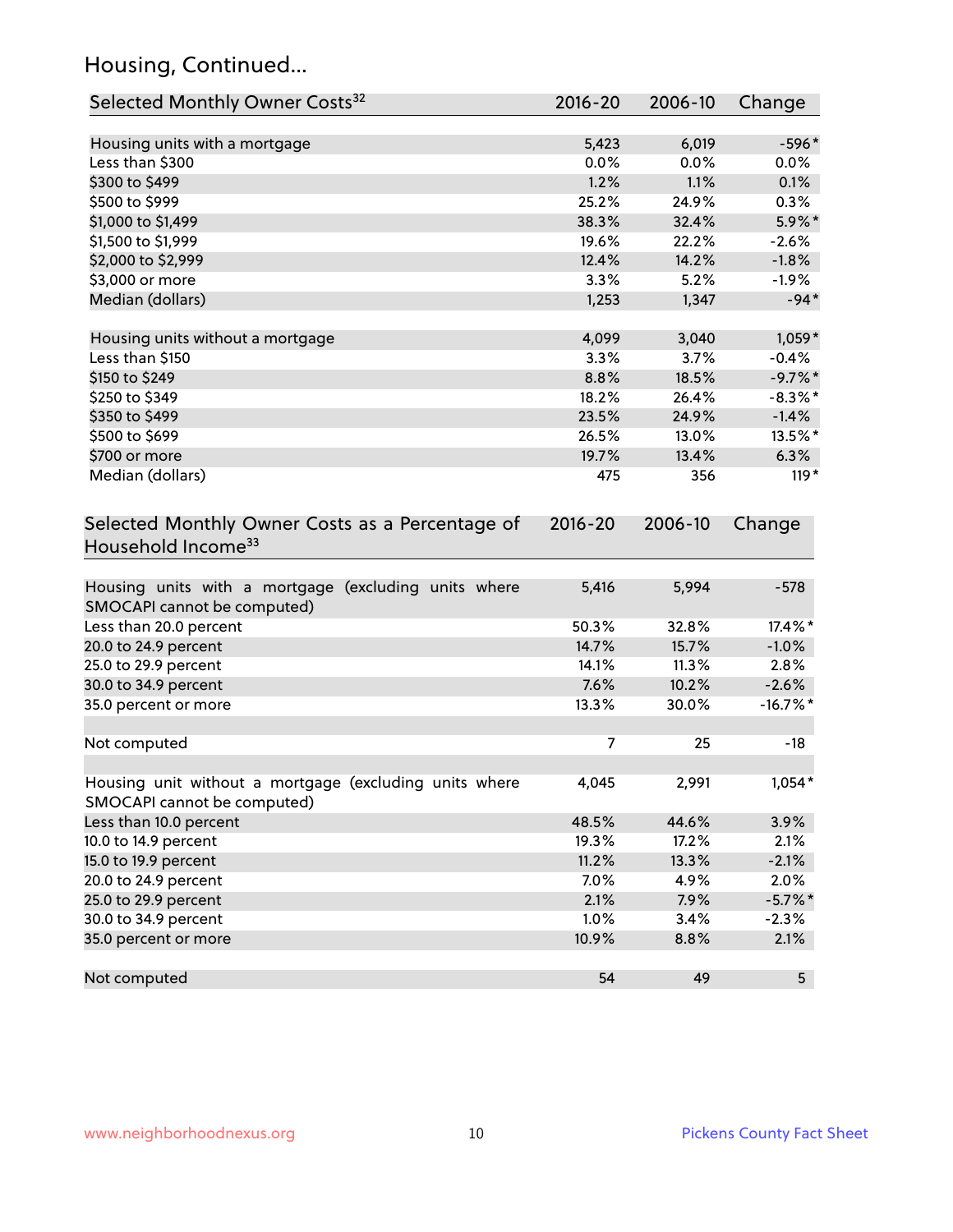# Housing, Continued...

| Gross Rent <sup>34</sup>                                     | $2016 - 20$ | 2006-10 | Change         |
|--------------------------------------------------------------|-------------|---------|----------------|
|                                                              |             |         |                |
| Occupied units paying rent                                   | 2,358       | 1,967   | 391            |
| Less than \$200                                              | 0.2%        | 1.8%    | $-1.7%$        |
| \$200 to \$499                                               | 9.5%        | 21.1%   | $-11.7%$       |
| \$500 to \$749                                               | 24.8%       | 32.3%   | $-7.5%$        |
| \$750 to \$999                                               | 34.2%       | 33.5%   | 0.7%           |
| \$1,000 to \$1,499                                           | 30.0%       | 7.9%    | 22.1%*         |
| \$1,500 to \$1,999                                           | 1.0%        | 2.7%    | $-1.7%$        |
| \$2,000 or more                                              | 0.4%        | 0.7%    | $-0.2%$        |
| Median (dollars)                                             | 874         | 725     | $149*$         |
|                                                              |             |         |                |
| No rent paid                                                 | 249         | 242     | $\overline{7}$ |
|                                                              |             |         |                |
| Gross Rent as a Percentage of Household Income <sup>35</sup> | $2016 - 20$ | 2006-10 | Change         |
|                                                              |             |         |                |
| Occupied units paying rent (excluding units where GRAPI      | 2,358       | 1,967   | 391            |
| cannot be computed)                                          |             |         |                |
| Less than 15.0 percent                                       | 15.8%       | 14.7%   | 1.1%           |
| 15.0 to 19.9 percent                                         | 14.8%       | 9.7%    | 5.1%           |
| 20.0 to 24.9 percent                                         | 12.4%       | 11.5%   | 0.9%           |
| 25.0 to 29.9 percent                                         | 8.9%        | 8.7%    | 0.2%           |
| 30.0 to 34.9 percent                                         | 13.1%       | 11.6%   | 1.5%           |
| 35.0 percent or more                                         | 35.0%       | 43.7%   | $-8.7%$        |
|                                                              |             |         |                |

Not computed 249 242 7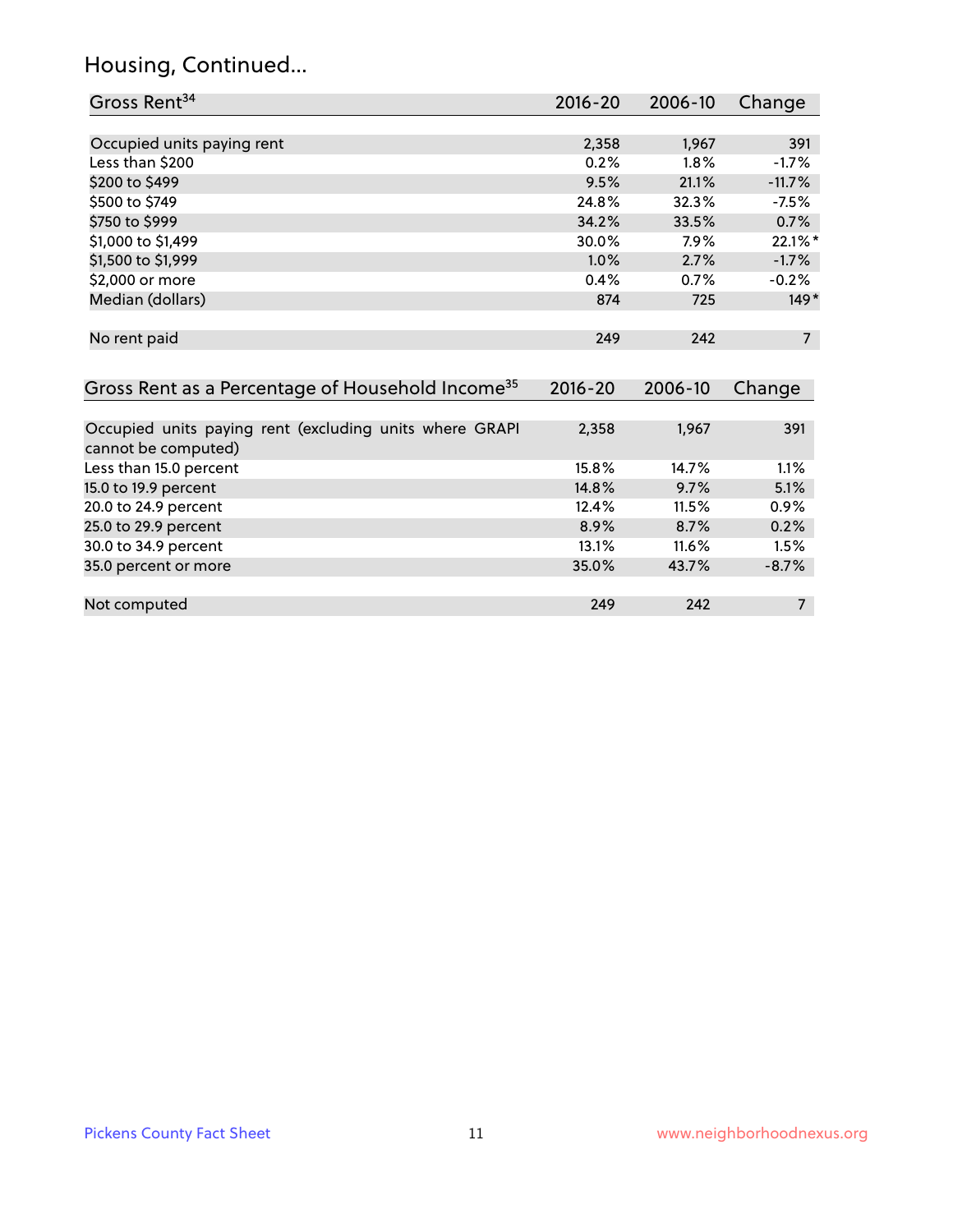# Community Involvement

| Voter Registration and Turnout <sup>36</sup> | 2020   |
|----------------------------------------------|--------|
|                                              |        |
| Active registered voters                     | 23,626 |
| Number voted in Presidential election        | 16.846 |
| Percent voted in Presidential election       | 71.3%  |

#### Transportation

| Commuting to Work <sup>37</sup>           | 2016-20     | 2006-10 | Change     |
|-------------------------------------------|-------------|---------|------------|
|                                           |             |         |            |
| Workers 16 years and over                 | 14,421      | 12,470  | $1,951*$   |
| Car, truck, or van - drove alone          | 75.3%       | 81.7%   | $-6.3\%$ * |
| Car, truck, or van - carpooled            | 14.0%       | 10.6%   | $3.4\%$ *  |
| Public transportation (excluding taxicab) | 0.4%        | 0.5%    | $-0.1%$    |
| Walked                                    | 0.5%        | 1.1%    | $-0.7%$    |
| Other means                               | 0.7%        | $1.3\%$ | $-0.7%$    |
| Worked at home                            | 9.2%        | 4.8%    | $4.4\%$ *  |
|                                           |             |         |            |
| Mean travel time to work (minutes)        | 32.2        | 30.9    | 1.3        |
|                                           |             |         |            |
| Vehicles Available <sup>38</sup>          | $2016 - 20$ | 2006-10 | Change     |
|                                           |             |         |            |
| Occupied housing units                    | 12,129      | 11,268  | 861*       |
| No vehicles available                     | 3.6%        | 4.0%    | $-0.4%$    |
| 1 vehicle available                       | 23.2%       | 25.7%   | $-2.4%$    |
| 2 vehicles available                      | 42.7%       | 44.4%   | $-1.6\%$   |
| 3 or more vehicles available              | 30.5%       | 25.9%   | $4.5\%$ *  |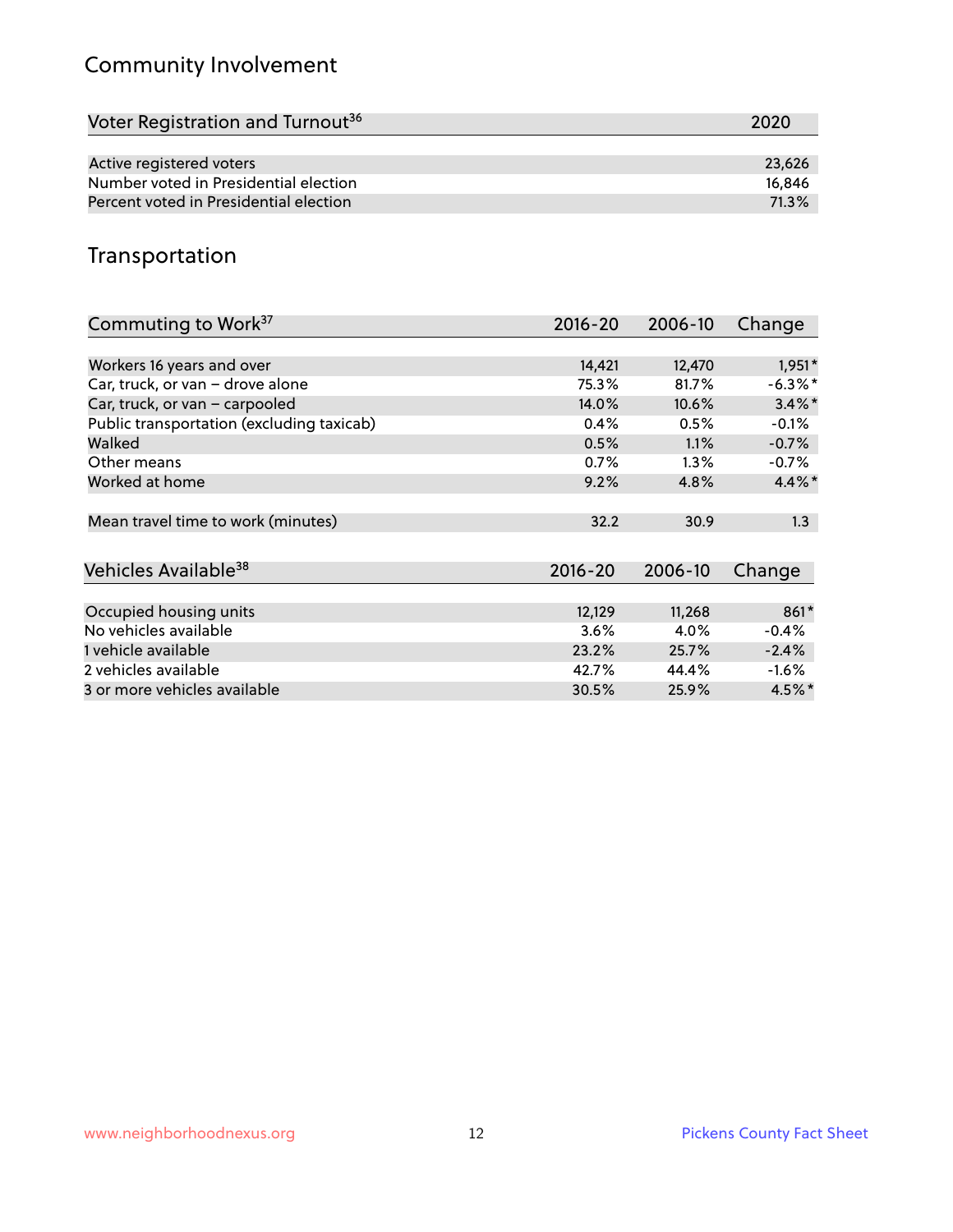#### Health

| Health Insurance coverage <sup>39</sup> | 2016-20 |
|-----------------------------------------|---------|
|-----------------------------------------|---------|

| Civilian Noninstitutionalized Population                | 31,726 |
|---------------------------------------------------------|--------|
| With health insurance coverage                          | 88.8%  |
| With private health insurance coverage                  | 65.8%  |
| With public health coverage                             | 40.1%  |
| No health insurance coverage                            | 11.2%  |
| Civilian Noninstitutionalized Population Under 19 years | 6,726  |
| No health insurance coverage                            | 5.5%   |
| Civilian Noninstitutionalized Population 19 to 64 years | 18,115 |
| In labor force:                                         | 13,490 |
| Employed:                                               | 12,843 |
| With health insurance coverage                          | 83.4%  |
| With private health insurance coverage                  | 45.6%  |
| With public coverage                                    | 7.6%   |
| No health insurance coverage                            | 16.6%  |
| Unemployed:                                             | 647    |
| With health insurance coverage                          | 63.4%  |
| With private health insurance coverage                  | 45.6%  |
| With public coverage                                    | 22.9%  |
| No health insurance coverage                            | 36.6%  |
| Not in labor force:                                     | 4,625  |
| With health insurance coverage                          | 83.0%  |
| With private health insurance coverage                  | 52.3%  |
| With public coverage                                    | 38.6%  |
| No health insurance coverage                            | 17.0%  |

# **Health Factors Most Recent** And The Control of the Control of The Control of The Control of The Control of The Control of The Control of The Control of The Control of The Control of The Control of The Control of The Contr

| Premature Death (YPLL before age 75 per 100,000 population, age-adjusted) <sup>40</sup> | 8,016.5 |
|-----------------------------------------------------------------------------------------|---------|
| Average number of Physically Unhealthy Days <sup>41</sup>                               | 4.3     |
| Average number of Mentally Unhealthy Days <sup>42</sup>                                 | 5.3     |
| Low Birthweight Births <sup>43</sup>                                                    | $8.7\%$ |
| Diabetes Prevalence <sup>44</sup>                                                       | 9.6%    |
| HIV Prevalence (per 100,000 population) <sup>45</sup>                                   | 103.0   |
| Rate, Deduplicated ER Visits for Asthma, Ages 0-17 <sup>46</sup>                        | 562.3   |